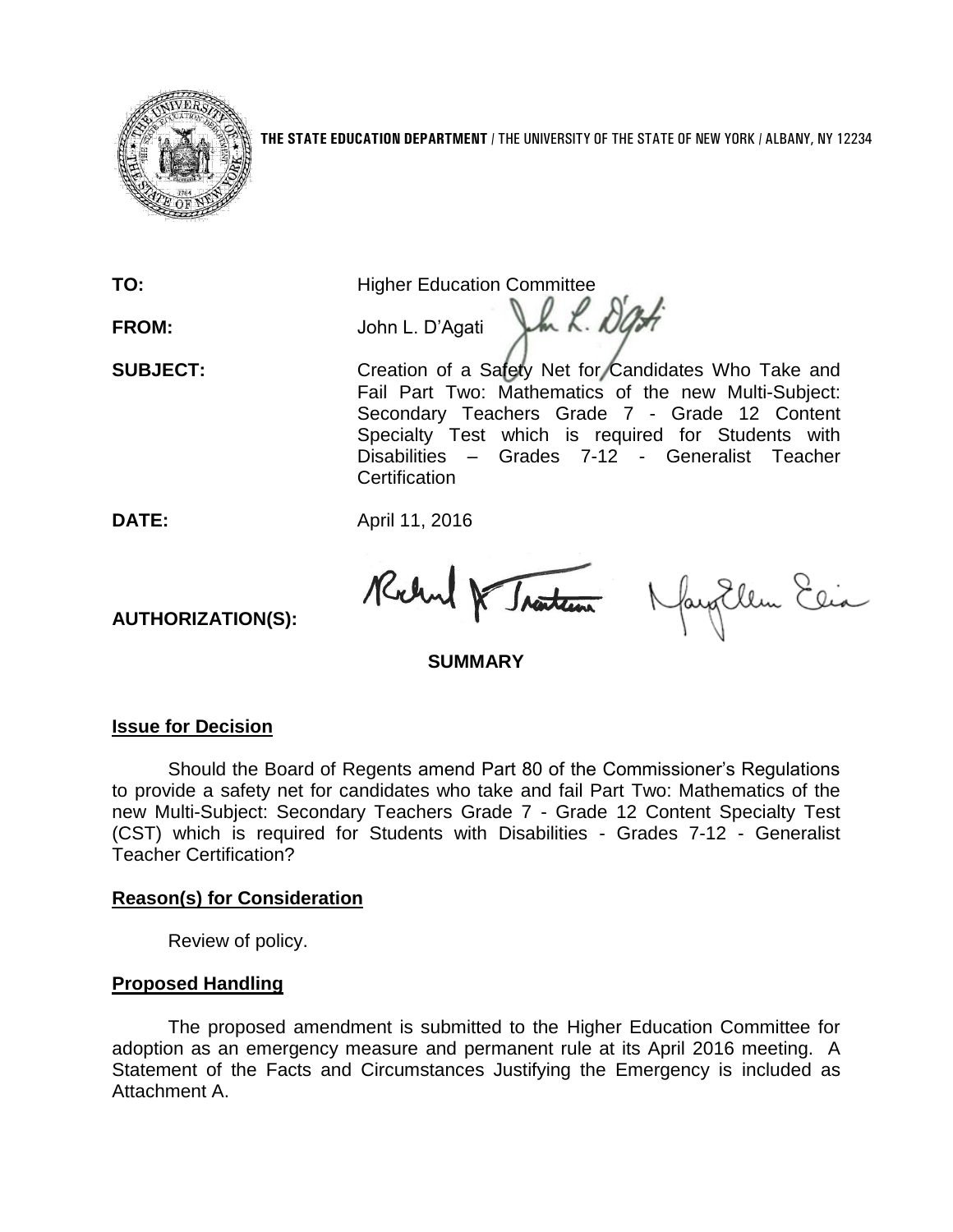#### **Procedural History**

A Notice of Proposed Rule Making and Emergency Action was published in the State Register on February 3, 2016. A Notice of Revised Rule Making and Emergency Action will be published in the State Register on May 4, 2016.

A copy of the proposed amendment is included as Attachment B. Supporting materials for the proposed amendment are available upon request from the Secretary to the Board of Regents.

#### **Background**

Consistent with the intent of the safety nets that are currently in place for the Academic Literacy Skills Test (ALST), the Educating All Students Test (EAS), the edTPA and the other Content Specialty Tests, the Commissioner directed the Department to create a temporary safety net for those candidates who have taken and failed Part Two (the Mathematics portion) of the Multi-Subject: Secondary Teachers Grade 7 - Grade 12 Content Specialty Test.

In order to be eligible for the safety net, a candidate must pass Part One (Literacy and English Language Arts) and Part Three (Arts and Sciences) of the Multi-Subject: Secondary Teachers Grade 7 - Grade 12 CST and then take and fail Part Two (Mathematics) of the CST and then complete a mathematics tutorial that will be provided to candidates who qualify. The tutorial is intended to review mathematics lessons aligned to the New York State Learning Standards for mathematics comparable to the content on Part Two of the Multi-Subject: Secondary Teachers Grade 7 - Grade 12 test. The tutorial also prompts candidates to answer certain questions to review the skills needed to prepare them for the math portion of the Multi-Subject: Secondary Teachers Grade 7 - Grade 12.

Upon completion of the mathematics tutorial, candidates must then submit an attestation completed by the higher education institution they attended, attesting that they have completed at least one college mathematics course (3 semester hours) and received a grade of 3.0 or higher or the substantial equivalent in that course. The attestation must be signed by the Dean, Chief Academic Officer, or the substantial equivalent at the college/university certifying that the candidate attended the college/university, and has satisfactorily completed comparable mathematics coursework at such college/university.

Following the 45-day public comment period, the Department received one comment from the New York State United Teachers on the proposed amendment.

The Department is also proposing an amendment to the current regulation to extend the safety net option for the MST 7-12 from June 30, 2016 to June 30, 2017 to be consistent with the safety net extensions for the other examinations.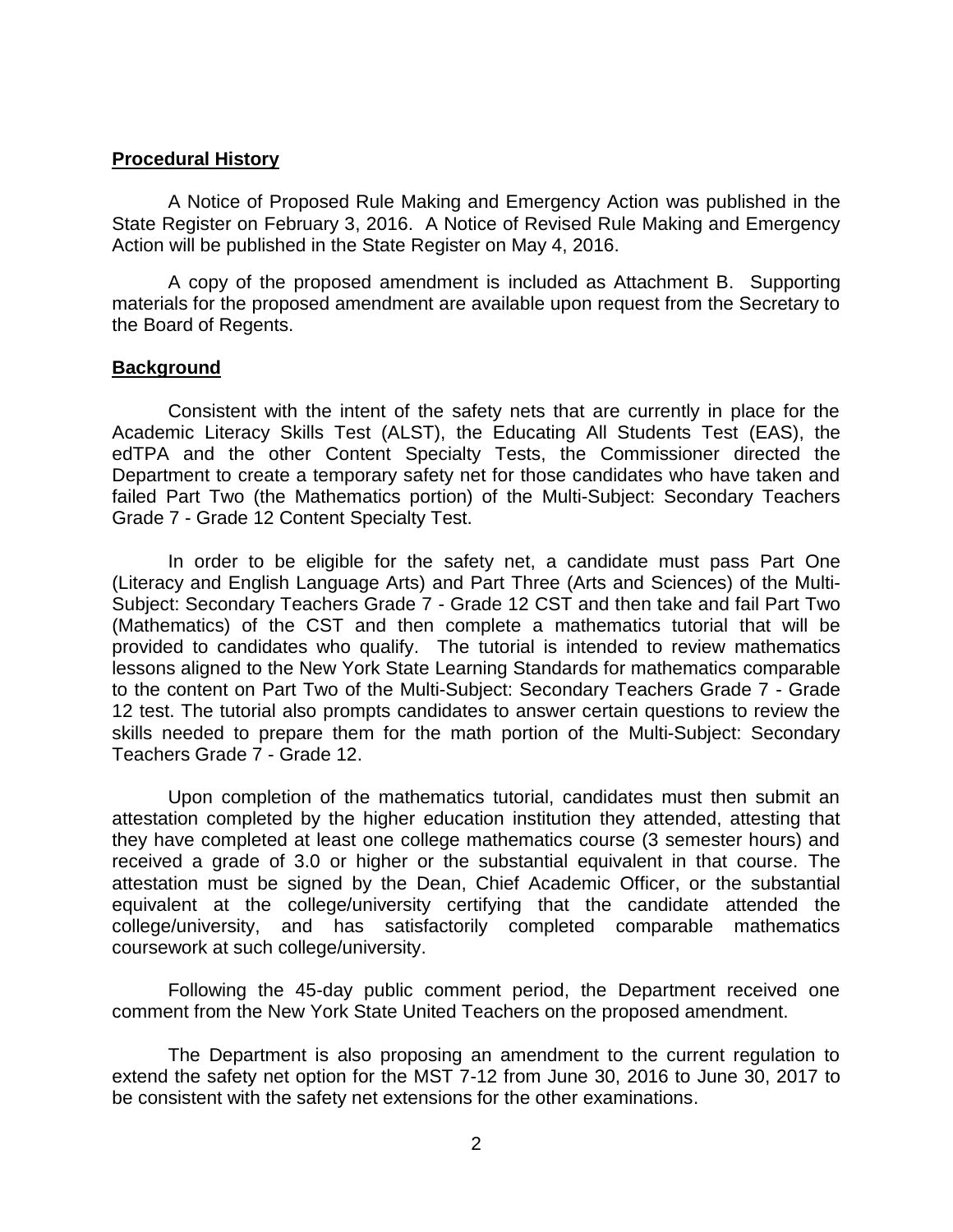## **Recommendation**

It is recommended that the Board of Regents take the following actions:

VOTED: That subdivision (c) of Section 80-1.5 of the Rules of the Board of Regents be amended, as submitted, effective April 18, 2016, as an emergency action upon a finding by the Board of Regents that such action is necessary for the preservation of the general welfare in order to ensure that teacher candidates who will be applying for certification prior to June 30, 2017, have timely and sufficient notice of the safety net option available to them if they take and pass Parts One and Three, but fail Part Two of the Multi-Subject Content Specialty Test (7-12) so that they may apply for an initial certificate and to ensure that the emergency rule adopted at the January Regents meeting and revised at the April meeting remains in effect continuously until it can be adopted as a permanent rule.

## **Timetable for Implementation**

.

If approved as an emergency adoption at the April 2016 meeting, the emergency rule will take effect on April 19, 2016. It is anticipated that the proposed rule will be adopted as a permanent rule at the June meeting. If adopted at the June meeting, the proposed rule will become permanent on June 29, 2016.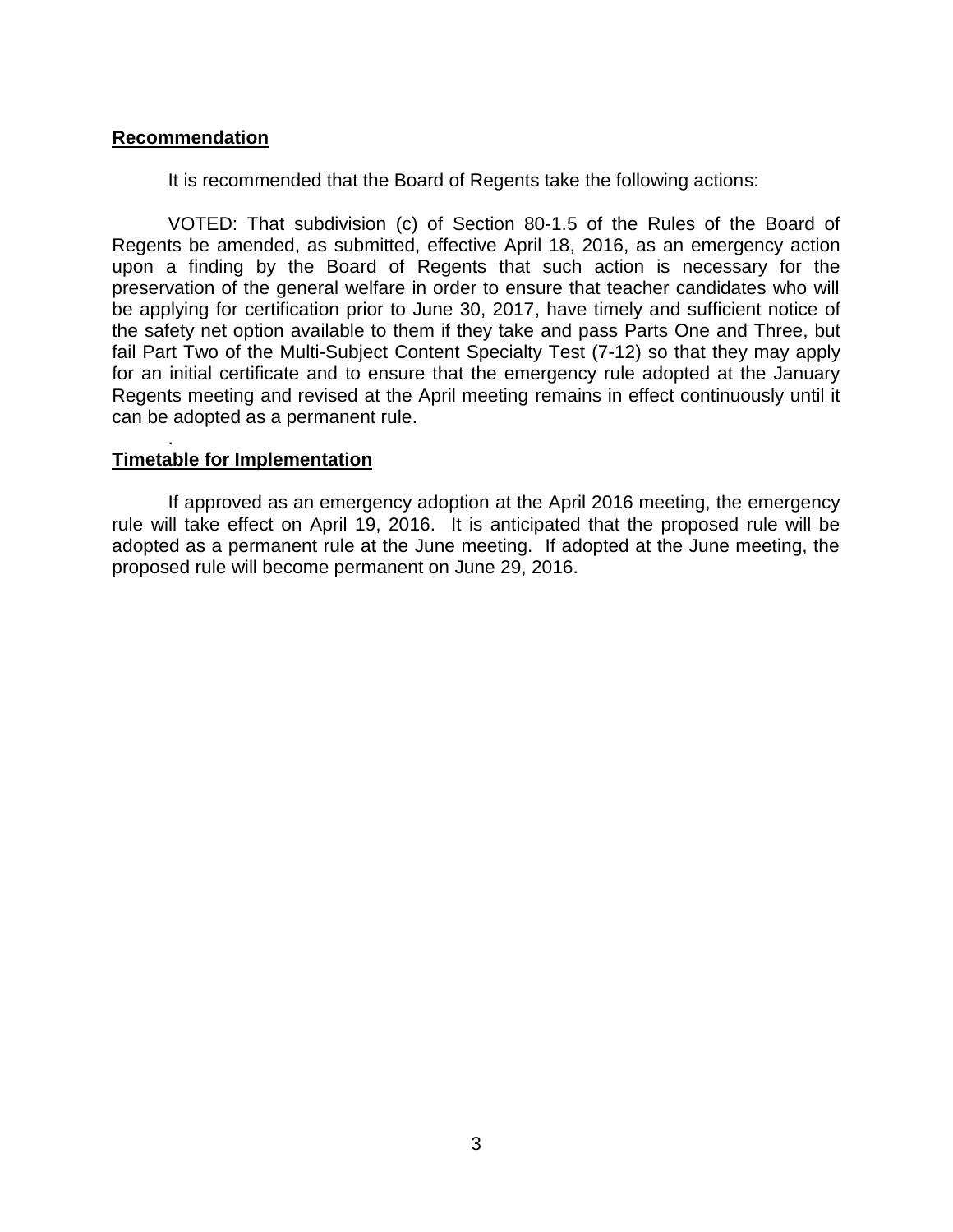#### **Attachment A**

#### **8 NYCRR §§80-1.5**

# STATEMENT OF FACTS AND CIRCUMSTANCES JUSTIFYING THE EMERGENCY ACTION

Despite the high pass rates on Parts One and Three of the new Multi-Subject Content Specialty Test (7-12), the field has expressed concern about the pass rates for candidates on Part Two of the examination. In response to the field's concerns, the proposed amendment provides a safety net option for candidates who pass Parts One and Three, but fail Part Two of the Multi-Subject Content Specialty Test (7-12). The safety net option will exist conterminously with any other safety nets covering the remainder of the teacher certification examinations.

Because the Board of Regents meets at scheduled intervals, the earliest the proposed amendment could be presented for regular (non-emergency) adoption, after publication in the State Register and expiration of the 30-day public comment period for a revised rule making provided for in State Administrative Procedure Act (SAPA) is the June 2016 Regents meeting. Furthermore, pursuant to SAPA section 203(1), the earliest effective date of the proposed amendment, if adopted at the June Regents meeting, is June 29, 2016, the date a Notice of Adoption would be published in the State Register. Therefore, emergency action to adopt the proposed rule is necessary now for the preservation of the general welfare in order to ensure that teacher candidates who will be applying for certification from now until June 30, 2017, have timely and sufficient notice that, if they fail Part Two of the Multi-Subject Content Specialty Test (Grades 7-12) and receive a satisfactory score on Parts One and Three, have the option to use the safety net in lieu of retaking Part Two of the examination to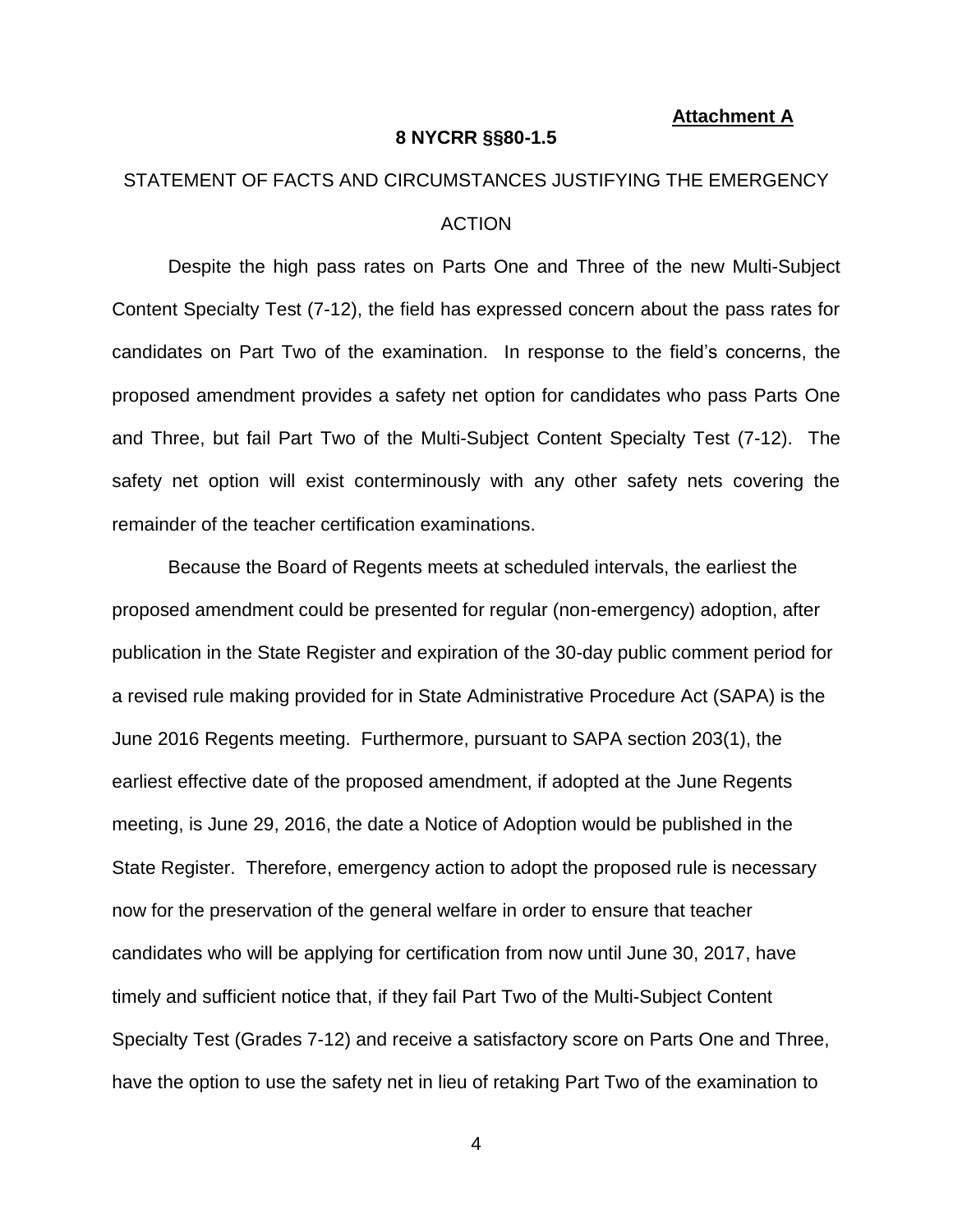receive an initial certificate and to ensure that the emergency rule adopted at the January meeting and revised at the April meeting, will remain in effect continuously until it can be adopted as a permanent rule.

It is anticipated that the emergency rule will be presented to the Board of Regents for adoption as a permanent rule at the June 2016 Regents meeting, which is the first scheduled meeting after expiration of the 45-day public comment period mandated by the State Administrative Procedure Act for proposed rulemakings.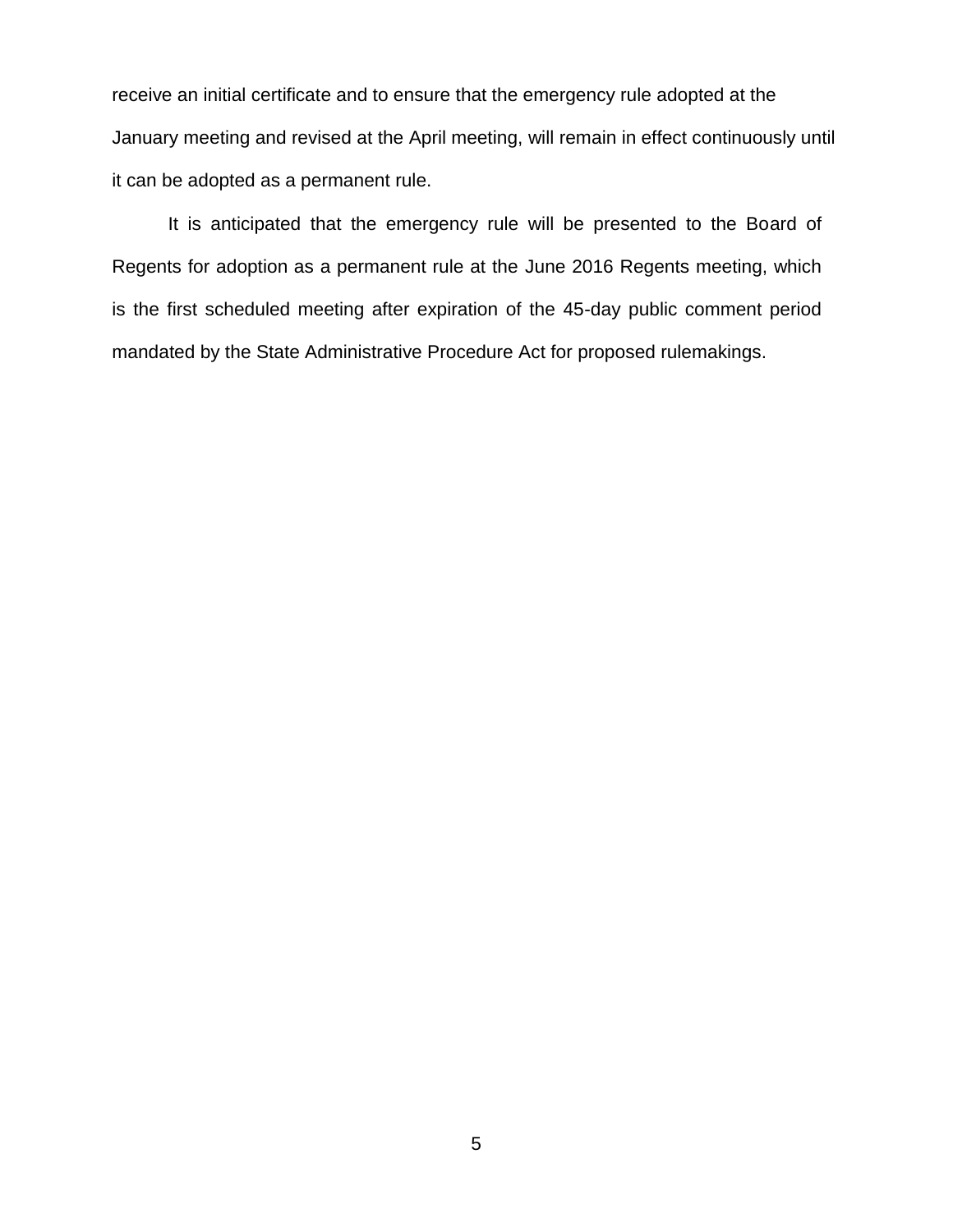#### AMENDMENT TO THE REGULATIONS OF THE COMMISSIONER OF EDUCATION

Pursuant to sections 207, 215, 3001, 3003 and 3009 of the Education Law.

Paragraph (3) of Subdivision (c) of section 80-1.5 of the Regulations of the Commissioner of Education shall be amended, effective April 18, 2016, to read as follows:

(3) Content specialty [examination] test. [A] Except as otherwise provided in subparagraph (iii) of this paragraph, a candidate who takes and fails to achieve a satisfactory level of performance on any required revised content specialty [examination] test in the candidate's certification area may, in lieu of retaking such revised content specialty test:

(i) receive a satisfactory score on the predecessor content specialty [examination] test after receipt of his/her failing score on the revised content specialty tests and prior to June 30, 2016; or

(ii) pass the predecessor content specialty [examination] test on or before the new certification examination requirements became operational, provided the candidate has taken and failed the revised content specialty test prior to June 30, 2016.

(iii) A candidate who takes and fails to achieve a satisfactory level of performance on Part Two of the new Multi-Subject: Secondary Teachers Grade 7 - Grade 12 content specialty test, if required for the certificate area sought and he/she received a satisfactory level of performance on Parts One and Three of such test on or after September 1, 2014 through June 30, 2017, may, in lieu of retaking Part Two of such examination: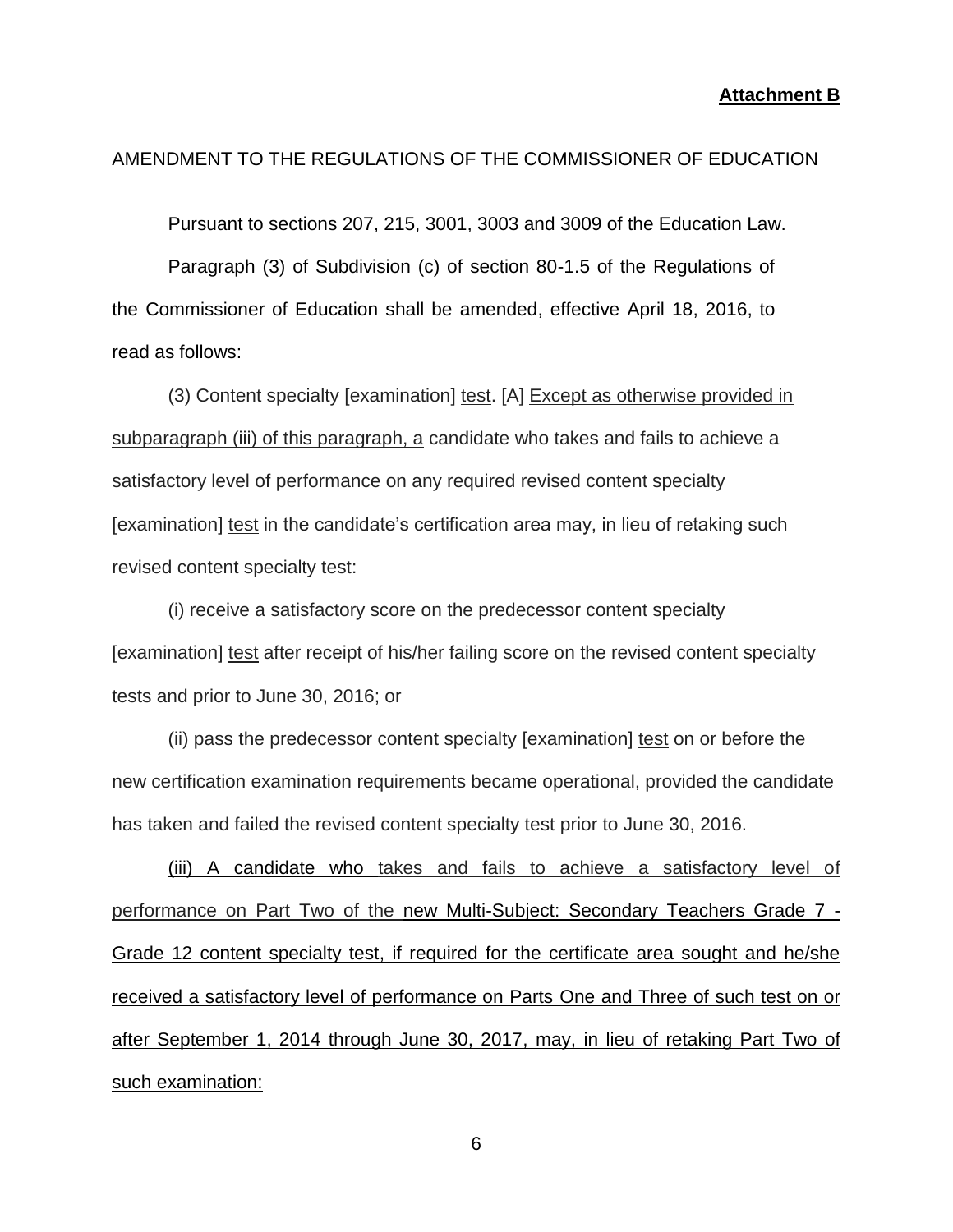(a) present the Department with sufficient evidence of satisfactory completion of the mathematics tutorial approved by the Department prior to June 30, 2017; and

(b) submit an attestation on or before June 30, 2017, on a form prescribed by the Commissioner, and signed by a dean or chief academic officer of a higher education institution or the substantial equivalent, attesting that the candidate has:

(i) demonstrated comparable mathematical skills to what is required by Part Two of the multi-subject (7-12) content specialty examination through course completion by completing a minimum of three semester hours in mathematics coursework satisfactory to the Commissioner; and

(ii) received a cumulative grade of a 3.0 or higher, or the substantial equivalent, in such coursework.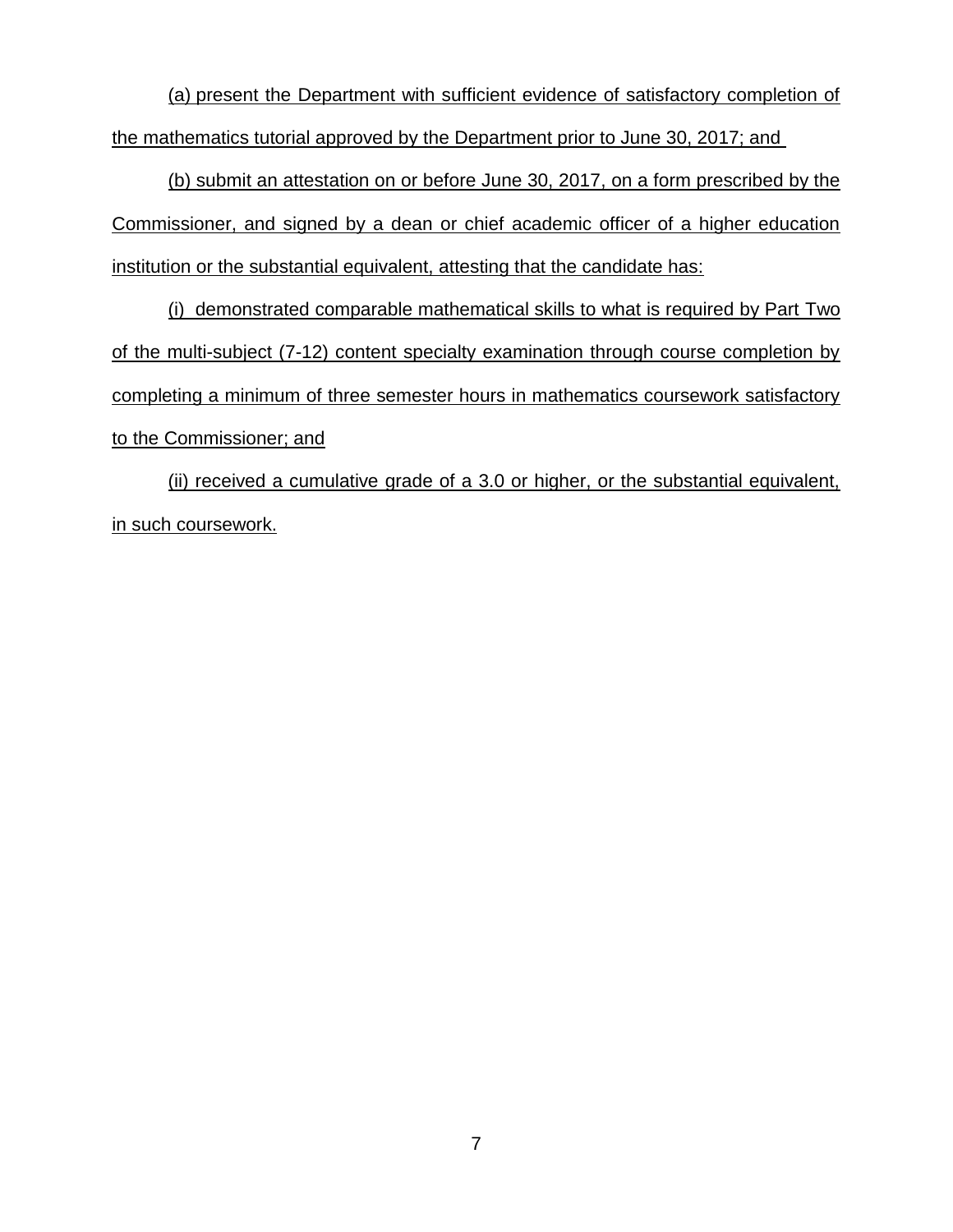**Attachment C**

#### ASSESSMENT OF PUBLIC COMMENT

Since publication of a Notice of Emergency Adoption and Proposed Rule Making in the State Register on February 3, 2016, the State Education Department (SED) received the following comments:

### 1. COMMENT:

The safety net requires completion of an online tutorial and an attestation from an academic official at a higher education institution. One commenter expressed concern that the attestation portion of the safety net is proving to be more difficult than the process discussed at the January 2016 Regents meeting.

Currently, the attestation form requires higher education officials to attest to the fact that "The teacher has a deep understanding of the Learning Standards for Mathematics and effectively connects the standards for mathematical practice with the standards for mathematical content to demonstrate a high level of mathematical proficiency and to provide highly effective mathematics instruction." This language is being interpreted by some college officials as requiring the candidate for the Students with Disabilities 7-12 Generalist certificate to possess a level of mathematical knowledge equal to a teacher who holds a math 7-12 certificate. The commenter has indicated that these certificate holders are employed as consultant teachers, resource room service providers, or integrated co-teachers. They do not deliver math content on their own. While we agree that they should have a foundation in math, the commenter indicates that the attestation requires a skill set that exceeds the knowledge the exam requires and therefore the intent of the safety net is negated. Instead, the commenter requests that the attestation be modified to require an academic official to attest to a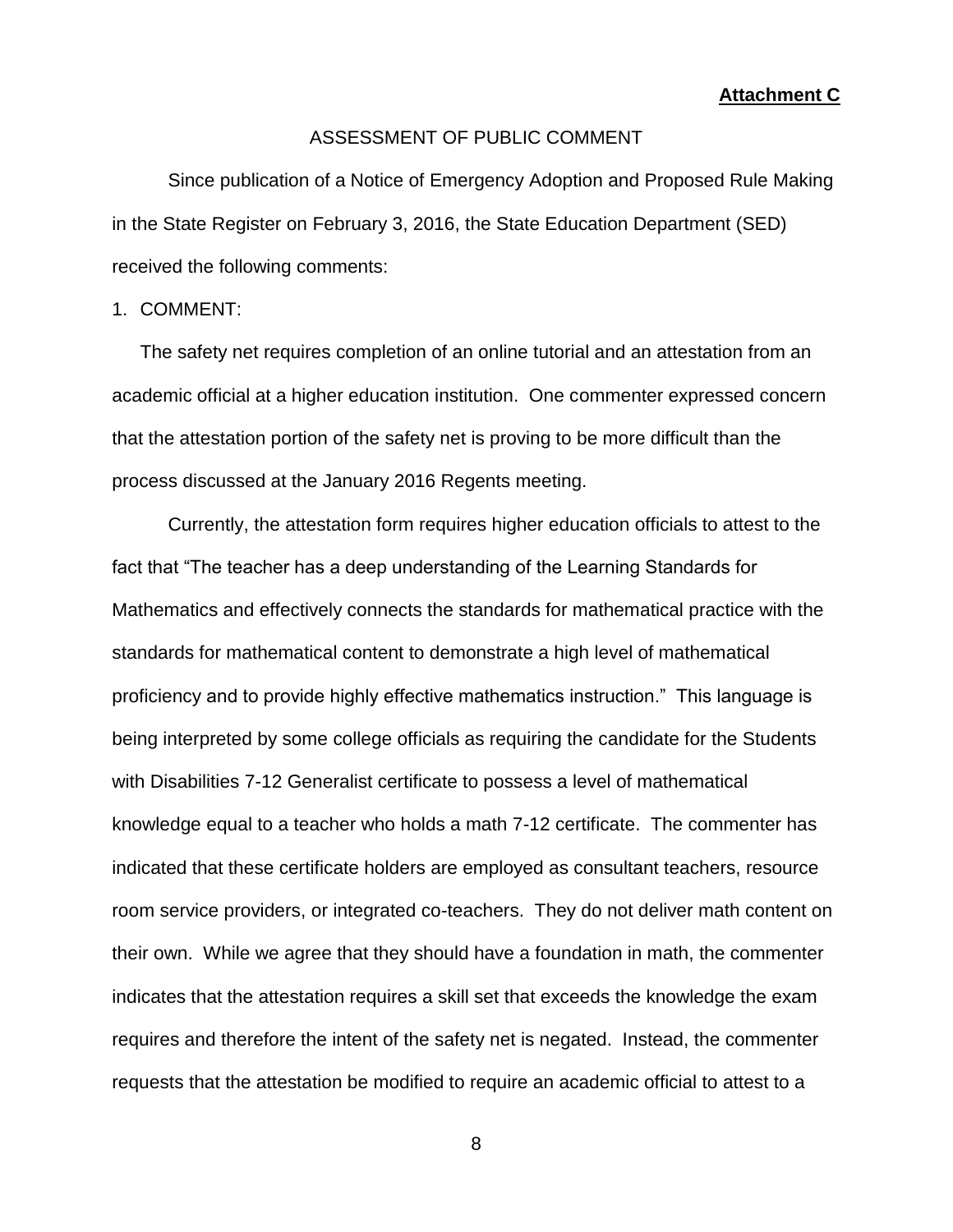candidate's ability to provide meaningful instructional assistance in math to students with disabilities in grades 7-12 that would be better aligned with the certificate title of students with disabilities 7-12 generalist.

#### DEPARTMENT RESPONSE:

The language used in the safety net attestation for Part Two: Mathematics of the Multi-Subject: Secondary Teachers (Grades 7-12) Content Specialty Test directly reflects the language in the framework of the Multi-Subject Test (see: http://www.nystce.nesinc.com/PDFs/NY\_fld241\_242\_245\_objs.pdf), which states that a teacher of students with disabilities shall have "a deep understanding of the New York State P-12 Common Core Learning Standards for Mathematics (NYCCLS) and effectively connects the standards for mathematical practice with the standards for mathematical content to demonstrate a high level of mathematical proficiency and to provide highly effective mathematics instruction." The mathematics competencies and performance expectations in the framework reflect the mathematics content knowledge and skills that are expected of a teacher who is seeking to support the teacher of record in an integrated classroom or teach students with disabilities in a self-contained classroom as either a co-teacher or a consultant teacher in Grades 7-12. Thus, the attestation is not requiring mathematical content knowledge beyond what is tested on Part Two: Mathematics of the Multi-Subject Test.

The framework for the Multi-Subject test was developed through the collaboration of NYSED representatives and content specialists, based on NYSED-designated and educator-developed standards. The framework was then reviewed by New York State educators and teacher educators from across New York State on the NYSTCE Bias Review Committee and Multi-Subject 7-12 Content Advisory Committee at a